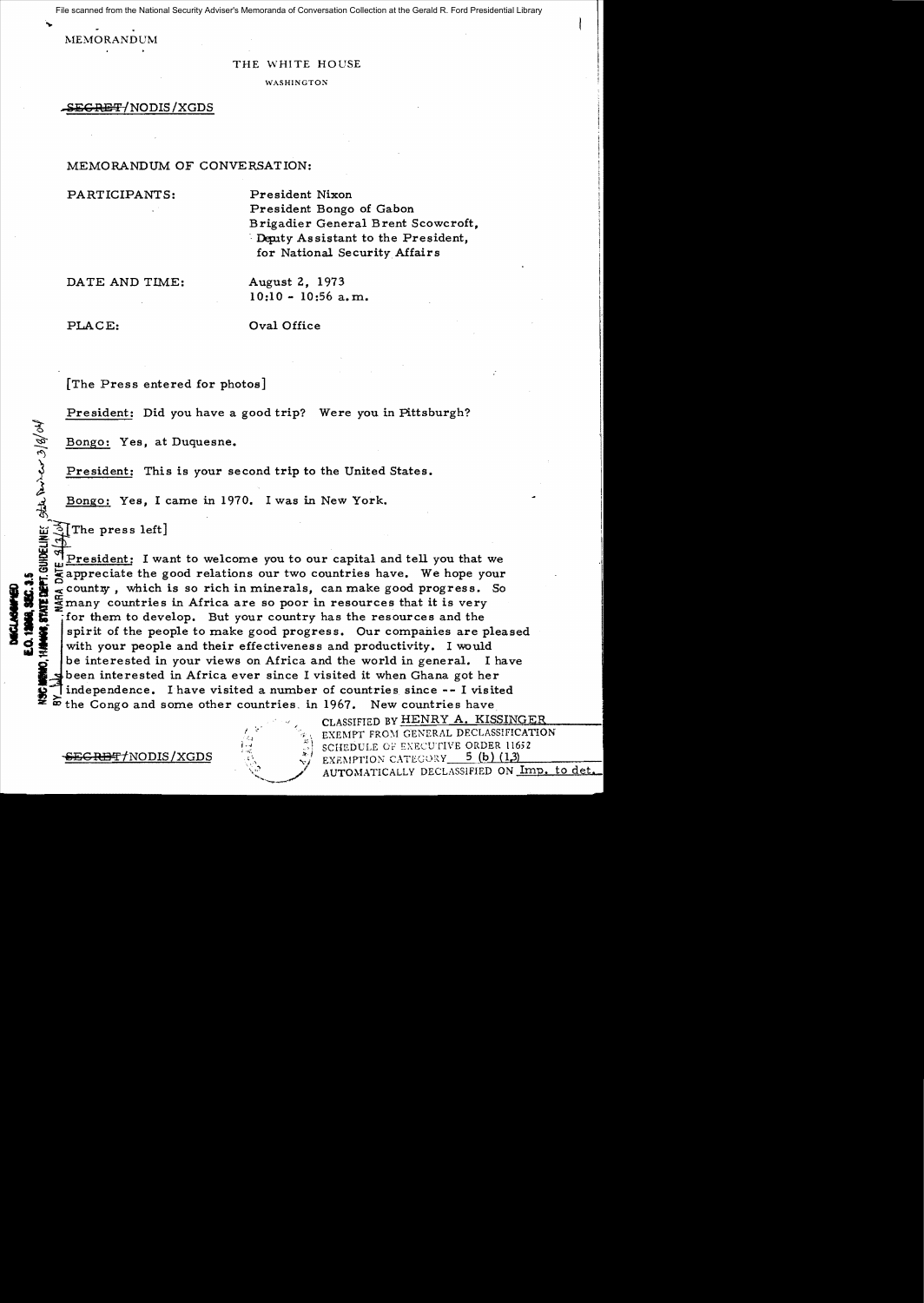problems  $--$  as do the old ones  $--$  but I would be interested in your analysis of the problems.

Bongo: I want to express my deep thanks for the welcome I have received in your country and the deep honor you give me by receiving me. I know you are convalescing and have a heavy schedule, so <sup>I</sup> will get right to the point.

I am happy to come at this time because since you have become President we have recorded progress.

If anyone has a secret to share, it would be from you to me, but the only secret of politics is courage -- and the courage you have shown in ending the war and in improving relations with the USSR and the PRC h ave made you more revered in Africa.

Gabon is not large, -- it has only one million people -- but it is rich in resources. But development of the resources is the problem. The 13 American companies in Gabon are all natural resources countries. We would be interested in companies that are interested in helping us in health, education and administrative infrastructure. I would like our meeting to bear first in that direction, because my meeting has great significance in my country. Our policy is liberalism -- there is no talk of nationalizalization; companies are free to withdraw their profits; there are no restrictions except taxation.

I come as a friend to ask someone with more experience. I have only been President since 1967. Up to 'now only France has given us substancial aid. France has not told us how to behave toward the United States.

We need aid in many areas. A new country needs more than food.

I wanted to mention the Gabon Railway. You have given us loans. I would like to ask for favorable terms, terms more appropriate to a developing country.

Our greatest needs are industry, the Railways, agriculture and education. We need not only technicians for things like aircraft, but also scholarships, so that Gabonese can come here and learn and return to Gabon to pass on their knowledge. English, science, etc. We have more airfields than any other African country. We need transport aircraft and helicopters. We are asking American companies -- not for the military but for the economy. There are no roads, so we need air communications.

First, we deeply trust the United States. We are not tied to France. We are free and independent. . I ;'

!

 $\mathcal{L}$ 

 $\mathcal{L}_{\text{max}}$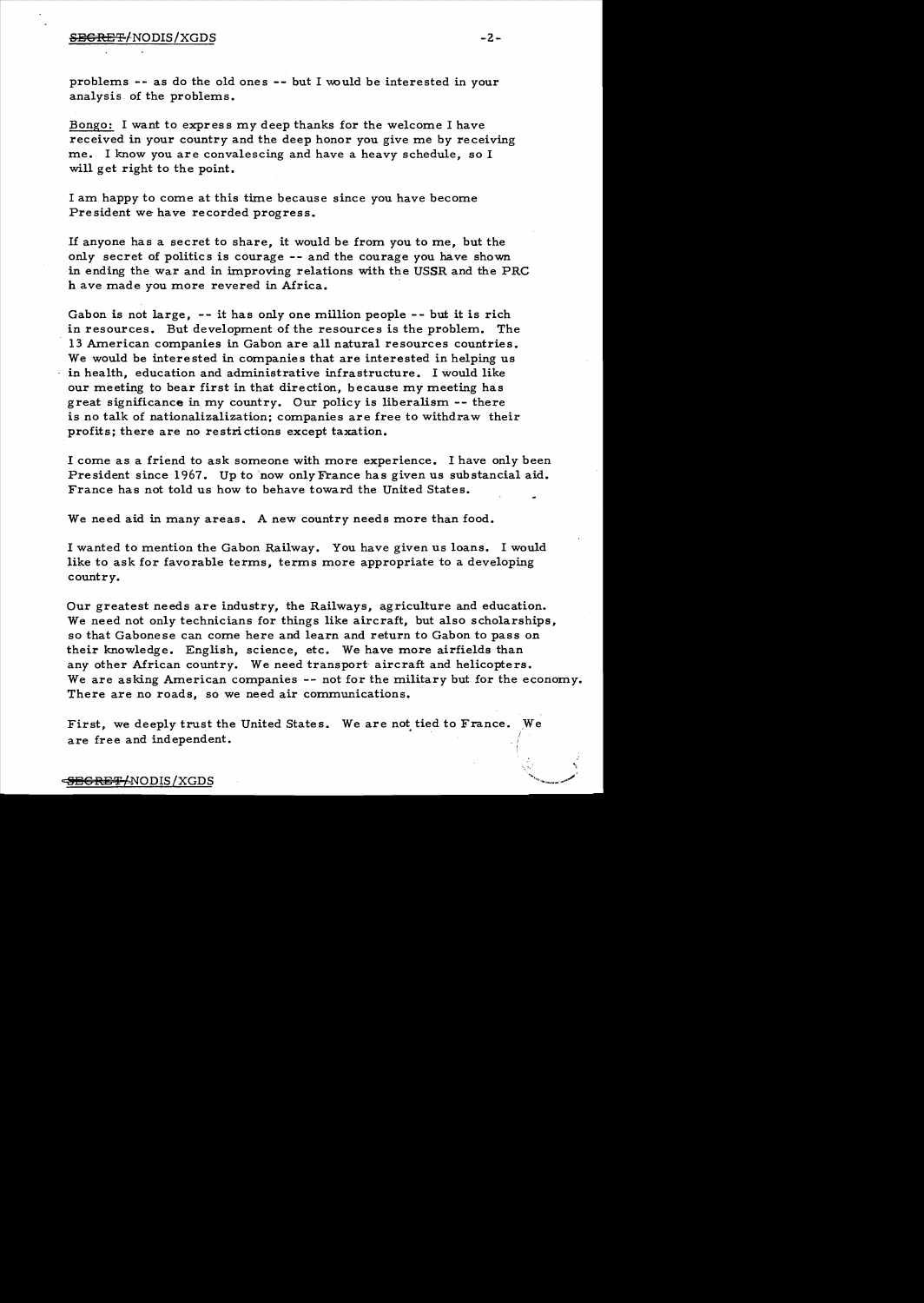•

Gabon can be trusted and needs assistance. We import no policy but we seek *only* to develop our country. Mobutu is a good friend -- but when I see how much *you* do in Zaire, I am pained that *you* do so much less for Gabon.

-When I return, I will report to my people. You understand my concern to report to them something worthy of so great a trip.

At the time of Ambassador Funkhouser, in an area of many rivers, near Congo Brazzaville which is aggressive. I would like a team of agriculture and business experts which could report to me on Congo Brazzaville's activities.

You asked about the future of Africa. There is a trend to impose ideas on Africa. Take Israel -- North Africa wants us to break relations with Israel. I am opposed. This is an internal decision.

The other problem is reconciliation between East and West in Europe. Some say France is colonialist and the U. S. is imperialist.

We need someone to tell Africa that is not the course to follow.

I have been in touch with the U. S. about restorabtion of relations between the United States and Congo Brazzaville. Mobutu and are also talking about it. Congo Brazzaville wants me to do it alone so I am working actively for it -- but I can't promise anything. And because economic policies are a predicament with Africans, the Congo Brazzaville President asks me; What is in it for me? What has the United States done for your country? " I told him wait and see.

What I need is to be placed in contact with aircraft manufacturers and bankers and get aircraft. I will work through your Ambassador.

President: We consider you and your country to be one of our best friends in Africa. We welcome your relationship with France. A new country needs all the help it can get, as long as there are no strings. That is our, and France's, policy. It is for you to determine your future, not us. We can best help you through private enterprise. That is expansible. Government aid is restricted. I shall give every encouragement for private enterprise to invest.

With regard to EXIM credit and aid, I can't promise, but our government's policy is to be as helpful as possible, given the worldwide demands on us. You discuss this with Secretary Rogers. *My* attitudes will be transmitted through General Scowcroft to all agencies of the government.

You can't go back and say I have added so much to your progress; that is not fair. But tell your people that Gabon has a friend in this office.

#### S<del>EGRET/</del>NODIS/XGDS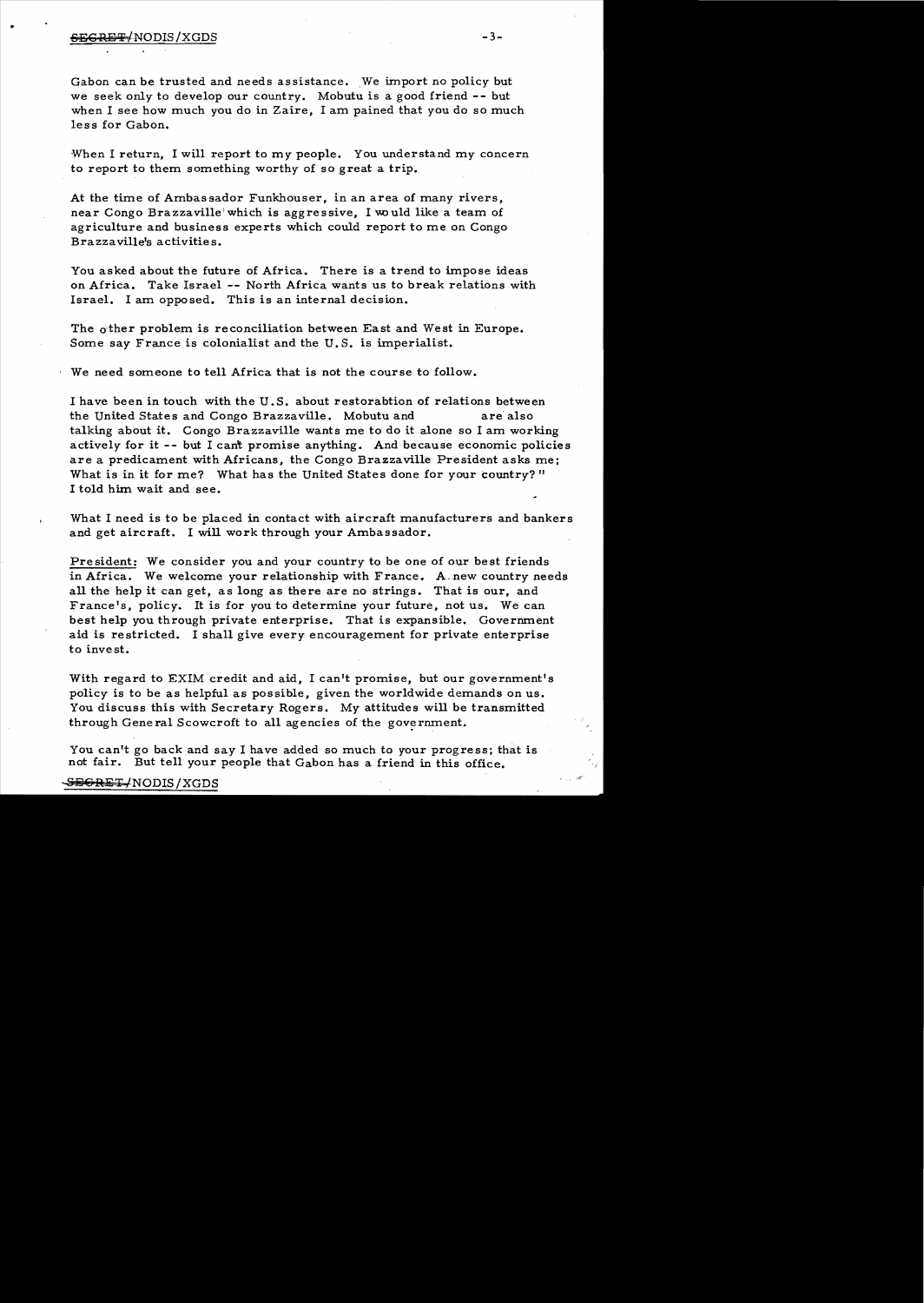## $-4-$

In all areas, private and public assistance, intelligence operations, Gabon will have the fullest possible cooperation with the United States. You may think I say this to every President who visits here. That is not true. I know your philosophy -- which is undictatorial -- and your idea of respecting private investment, and I believe your kind of leadership will bring the greatest progress to Africa. That is why I speak in a forthcoming way.

I know you are interested in completing the Railway and the feeder lines. We will try to continue to be of assistance.

Most importantly, I think the future of Africa is in the hands of those like yourself, who are politically and socially responsible, but who know that you need investment -- under the proper conditions -- from outside. There lies the future of the development of Africa.

We will leave this way to join our wives.

[Mutual introductions on the roadway].

# **SEGRET/NODIS/XGDS**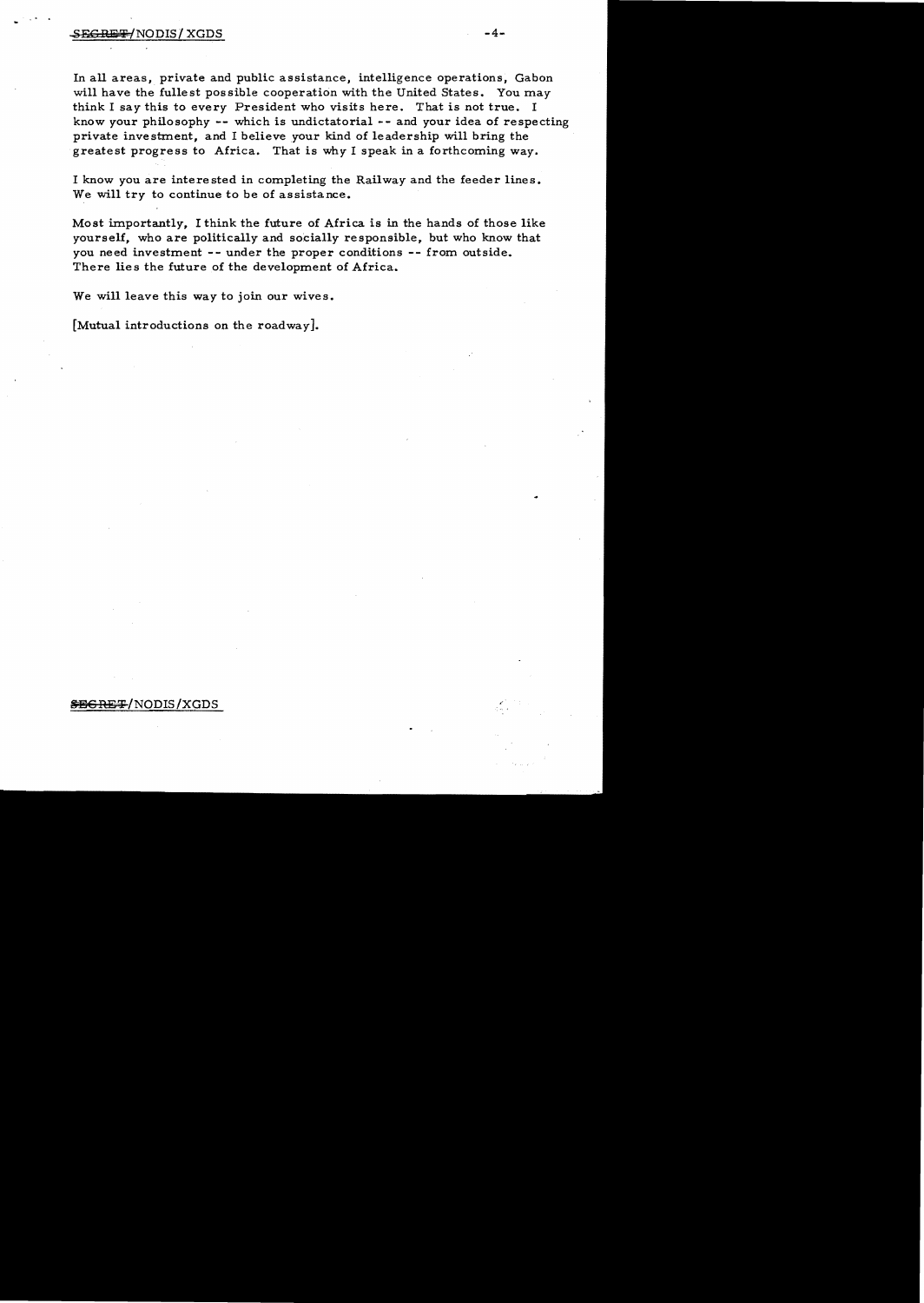$L^{(a^2)^2}$ Krea/Bonzo Mg 1000 2 any.  $\sigma$   $\sigma$ Good trip? What upon in 1 gh? Ves, at Depresie  $P$   $\sqrt{P}$   $\sqrt{P}$  $\rho_{\rm v}$   $\rho$  +  $\sqrt{24}$  in 1910 in 14. Y. wort to realment Expectator till gon your to good utition 2 contri hun. Cie byl you ay athin se said in greened eu mot gout proper burg e reconnant est april de profit à motre part progress, Over comparison palmed or your éliphand their effectivise en production <u>Ausardin part.</u> Have une indicate in grun ein since matul when Chance got mely it, Hansusatel commenter of eggs since, Cargo, etc in 6%. Une constage huit portune a de old but comment de interested in your anotypé of pobles<br>pay tranhe for water in your of + where duy perm you too guve me by viving me, Krows you are convolent + l'une heary schubel, so will get regist & point. clayent, etc)? Hayan has secut to share it would be payer Fine, Let cont sunt ppolitie is courage-+ comment you have thousand in early home oud un improving induction as / USSR & PRC has **DECLABOMED** 

E.O.12058, SEC. 3.5 NSC MEMO, 11/24/06, STATE DEPT. GUNDELINE: State Dev.e.r 3/8/04 NARA DATE  $4204$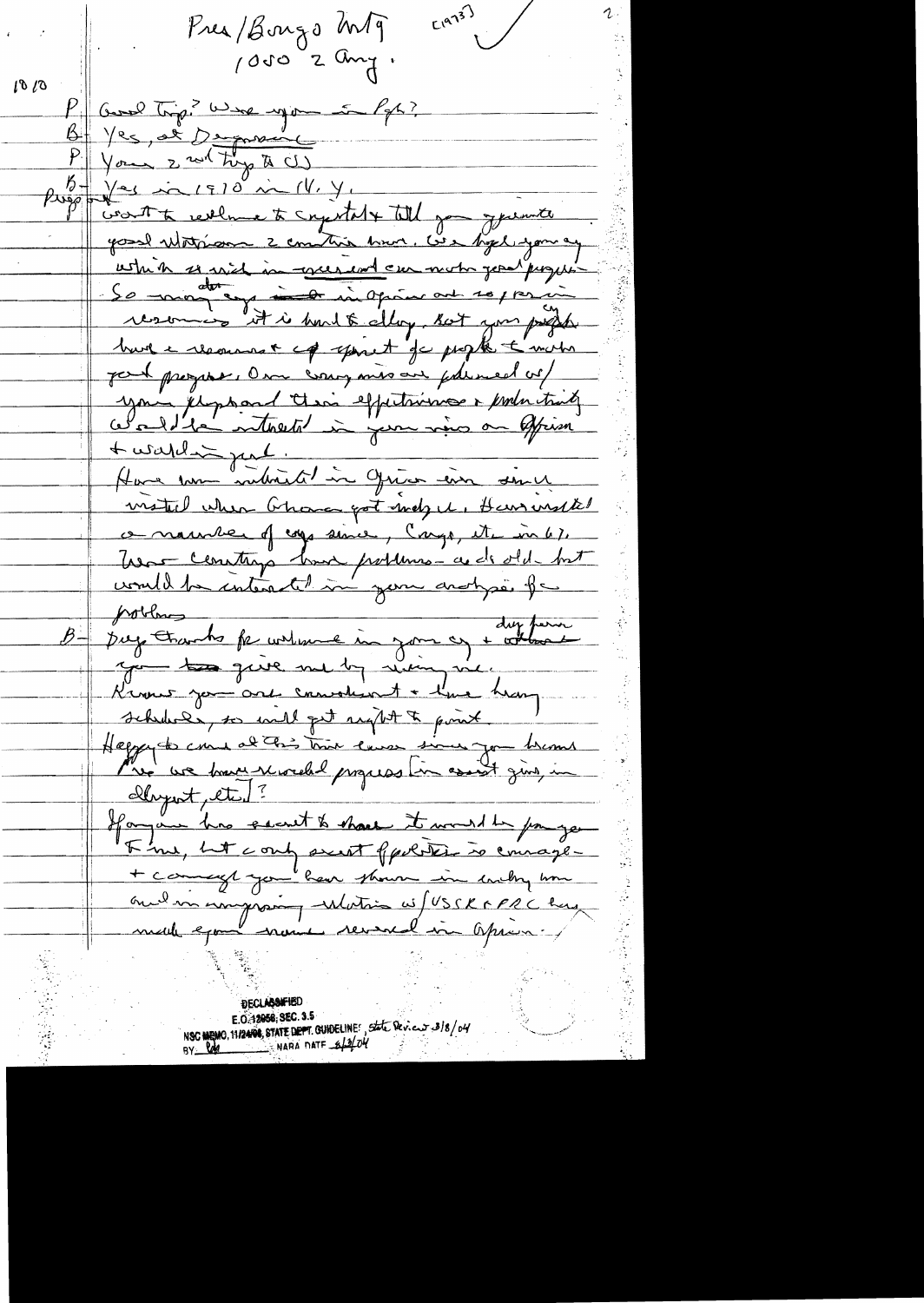<u>Crebon not large, mulhim, but when in</u> Mannees. But clap of usinisce is a problem enp. We correlate intrested in carpenies intrusted in health, education, + admire impostantins. Would bird and writing because front in that developing Conge my writing has quest sey in my my Own poing is blunchon - we to me forcetting to comparison fer t us/drown profits there are me restrictions part topotion! Conce avon fiere toget au votrere experience (varty brown personne 67). Ougts homer only Framer had given in substantial onl. Frame has not told no brown to behome towned US US veld on't in many ander him but mede more than pool. about Godon Ruy, Jon have given no basse.<br>Unurd like to ask for forward terms, turns mon appropriate t'a dérying enuite, Work only Technicians (acft ste) but Asholarships 10 Guilonice com come home + lecount utin to Conbor to pas an Their brouderlye-Emploint Trad leve han more ampide tour any other Operation commity, we will trongent apt + felo au orking US compariso fort for mil but Run, Thise are tro words - medan community First we cleaps tront OS. We are not lied to France - wil are fut + infut Golom can be trusted + would assistance we M we point but seek out to day cy. <u>Moborthe es jord franch - but when I ser had-</u>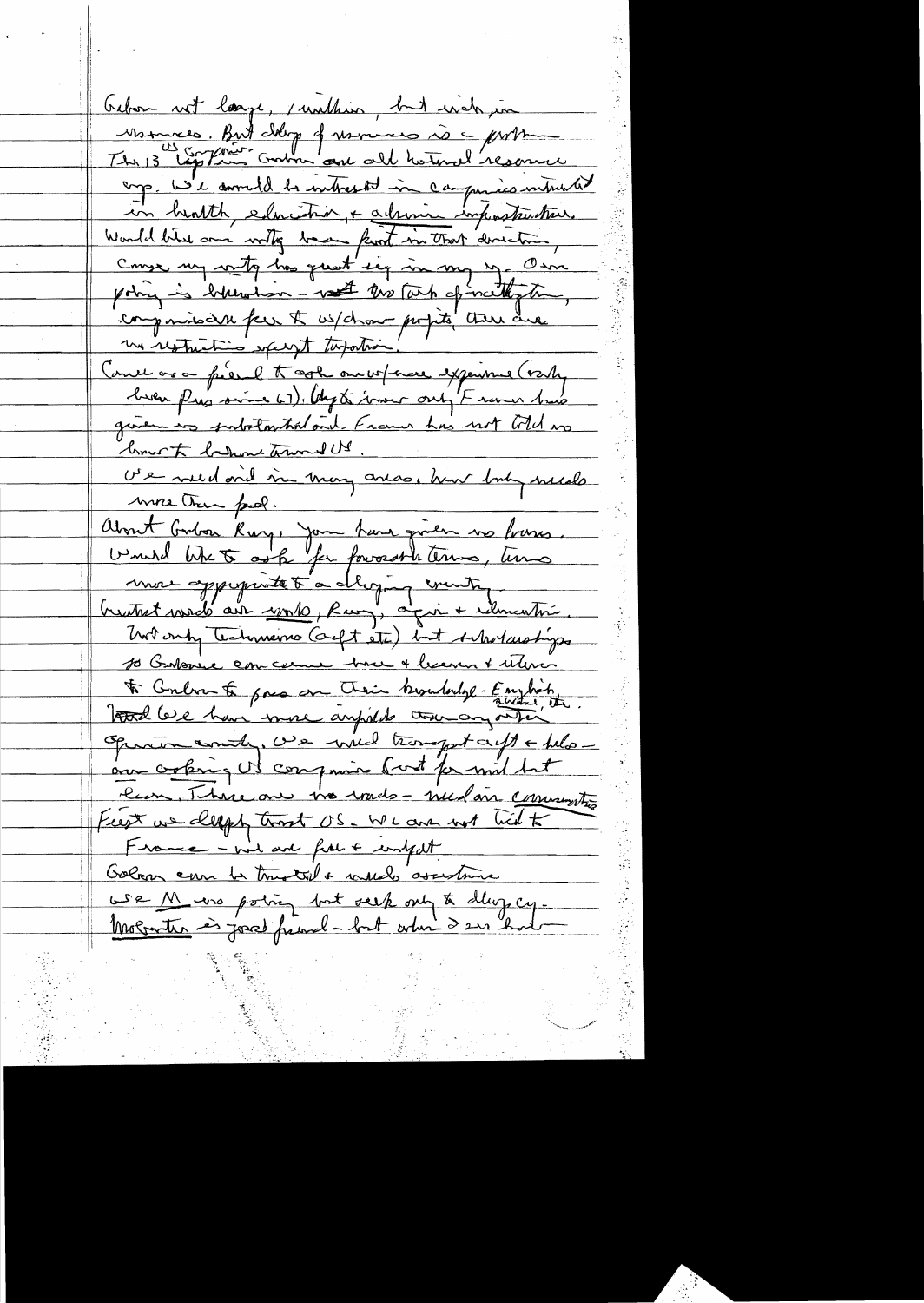unde jou le me Zaid 2 au pariel jou de As mont bas for Gobon. When I return I upot to my people. Jo industment in conner to inpart to them southing worth of degreest a trip<br>at town of And Funkhouses, in our I warry more would like a transf again there is expected which could up at the me on Cango B activities. Ja orderel futurel cofrain. Phone is treat & myrel Mobilion aprice, Take Grall-N. Opinion wonto cent break whether wil Sorrel. Som of pard, This is concluelle decein. Others prob year what <u>w East, wast, Emage Sonn son France es</u> colonnatort, US ingesichst, ite, We wild sommer to cold opique that is not counsely follow. Have been in tomate un US verant restaurant of celotion but US + Cong of (B), Zustantin + = an aby Containing it. Congo (B) ordered me to do it down to I am working artwelly fait - but want promed anything, and become econ potress are puctured W/Opicars, Congo B (Puro) sesses, what in it for tre, what has M done for you country I What I well is to placed in contact w coc/t infr + lomber & que a ft. I will and this join and We consider your your of the one of me bost procede in spice. Cese melane you waterfing of the news of the her op Creedal boff temperne pet, os muses in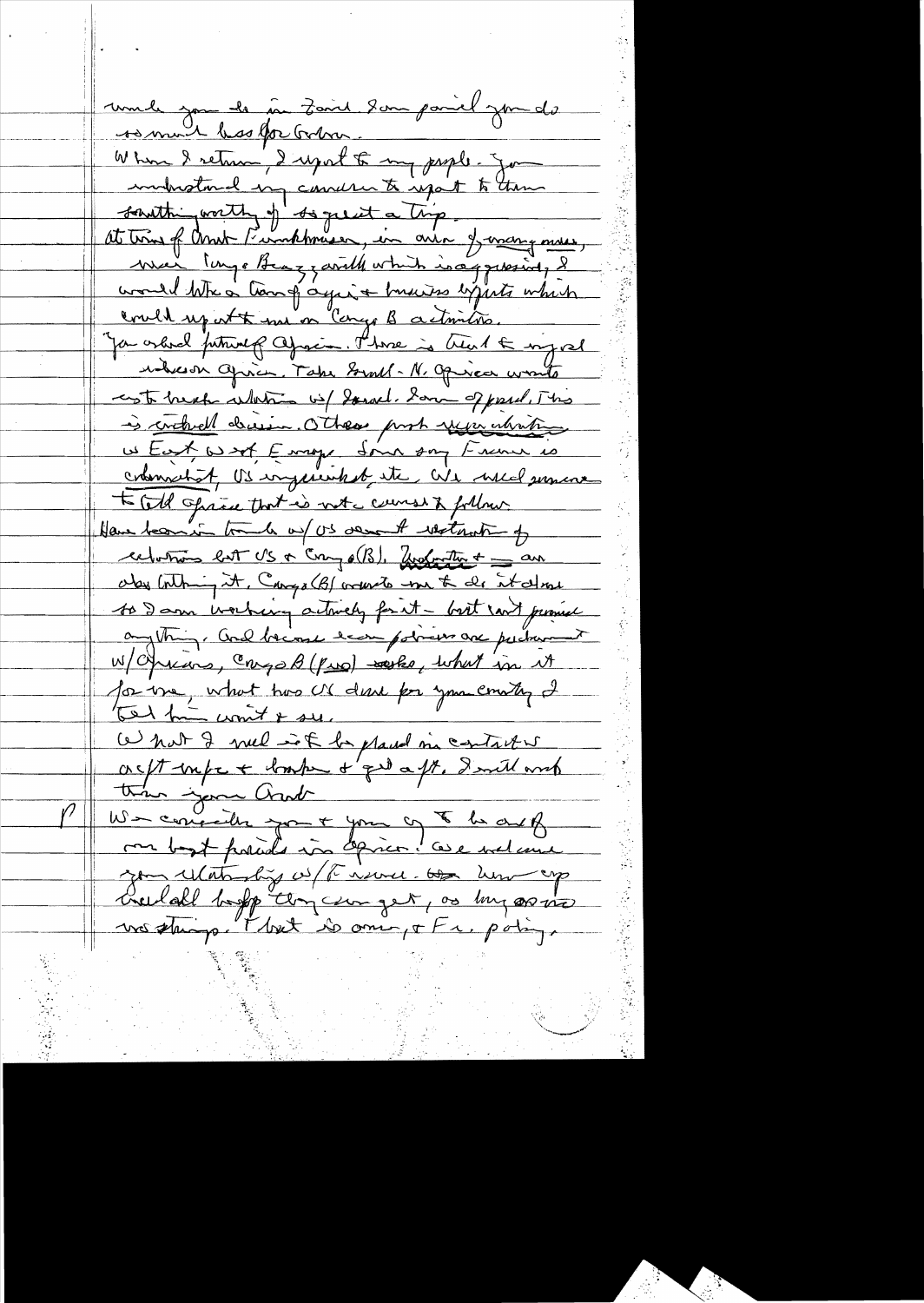It is for you to determine your future, with me. That is expannably, Genet and is wateriand I shall gave were encouragement for proviste D/regard \$ X-111 + aid, east premier, at gard fuerir sit les consuls par de passion, quelle To attitude will be transmitted than Score to tell ce procés fassent. You can't go looks my 8 band added To much to your proof, that wit pair privain très spire tre allemens, printe have falled prosthe corp vo/vé. photoge, - envelocitation - regg + your lilen hispetine prince contract + your progress to Office . That is any of your En la forthcours comp I know your witherent in complete, lawy and franche bonner. We wait top the contains to be gonstance. Unet voyestenth, Steink filme of aprison en barrolo ftere bos joint potition + soriel rop, but who know that you vied immeterant-mode pour vachter of Cefforth